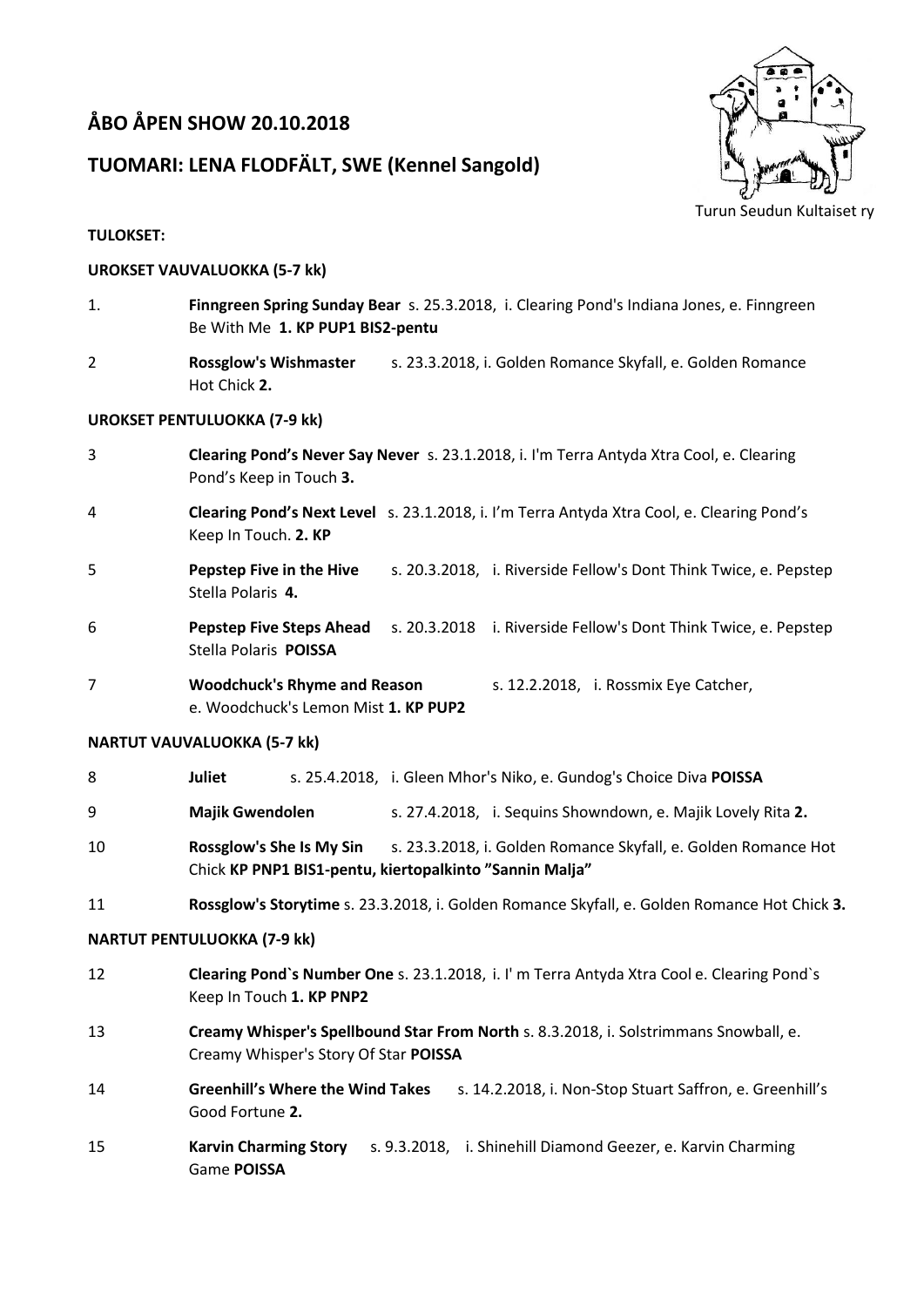16 **Kultaharjun Heroic Aphrodite** s. 15.3.2018, i. Woodchuck's Keep Strong, e. Kultaharjun Extra Special **3.**

#### **UROKSET JUNIORILUOKKA (9-16 kk)**

- 17 **Dewmist Dixcalibur** s. 12.1.2018, i. Zampanzar Step In Time, e.Dewmist Darwinsky 1**. KP, kiertopalkinto "Paras Junioriluokan Uros"**
- 18 **Living Daring Duck** s. 26.9.2017, i. Goldenmember' s Ferrari Spider, e. Living Back in Gold **5.**
- 19 **Living Dynamic Duck** s. 26.9.2017, i. Goldenmember's Ferrari Spider, e. Living Back In Gold **4.**
- 20 **Sarnell Parttime Lover** s. 11.8.2017, i. Sequins Samarskite, e. Sarnell Khaleesi **3.**
- 21 **Sarnell Pathfinder** s. 11.8.2017, i. Sequins Samarskite, e. Sarnell Khaleesi **2.**

#### **UROKSET NOVIISILUOKKA (yli 16 kk, koiralla ei ole SA:ta)**

- 22 **Gill's Big Mac** s. 5.7.2013, i. Gill's Comeback, e. Festival's Wedding Kiss, **1. KP, kiertopalkinto "Anskun Malja"**
- 23 **Goldfellow Silky Town** s. 14.4.2017, i. Zampanzar Hemingway Daiquiri, e. Goldfellow Madaddiction **3.**
- 24 **Intrepido** s. 16.7.2014, i.Stalker Pohjan Puhuri, e. Stalker Quunkuiskaaja **POISSA**
- 25 **Karvin Simplygold** s. 12.1.2013, i. Amirene Simply Stunning, e. Karvin Qute Cover Girl **4.**
- 26 **Living Classic Copy** s. 11.9.2016, i. Stenlyans All At Once, e. Karvin Qute Cover **2.**

#### **UROKSET AVOIN LUOKKA (yli 16 kk, koiralla on SA, mutta ei SERT)**

- 27 **Forever Pearl's Always My Indian** s. 16.6.2012, i. Amandiina's Happy Rascal, e. Jakken Etevä-Eukko. **1.**
- 28 **Pepstep Sword In The Stone RTK1 RTK2 RTK3** s. 19.6.2015, i. Stanroph Snow Storm, e. Pepstep Always At First **POISSA**
- 29 siirretty AVO-narttuihin

**UROKSET KÄYTTÖLUOKKA (Koiralla on vähintään NOME/WT ALO3)**

- 30 **Kayzaelle Keep The Spirit C.I.B, C.I.E, SEW-17, FIJW-12, FI, DK, NO, SE(u) CH** s.30.12.2011 i. Shardanell Castaspell, e. Fairfield Firefanfair **1. KP BIS1-käyttökoira, kiertopalkinto "Taunon pokaali"**
- 31 **Koiramäen Balto Branco** s. 19.5.2014, i.Gildas Amouge, e. Koiramäen Miss Molly **2.**
- **UROKSET SERTILUOKKA (yli 16 kk, koiralla on SERT, mutta ei 3 x SERT, joista yksi yli 24 kk)**
- 32 **Clearing Pond's Less Is More** s. 3.11.2016, i.Summeramba Last Orders e. Riverside Fellows Be My Guest **POISSA**
- 33 **Living Carbon Copy** s. 11.9.2016, i. Stenlyans All At Once, e. Karvin Qute Cover Girl **3. KP**
- 34 **Pepstep Stormbird** s. 28.3.2011, i. Terra Antyda Sani New Princ of Heart, e. Pepstep Always at First **2. KP PU4**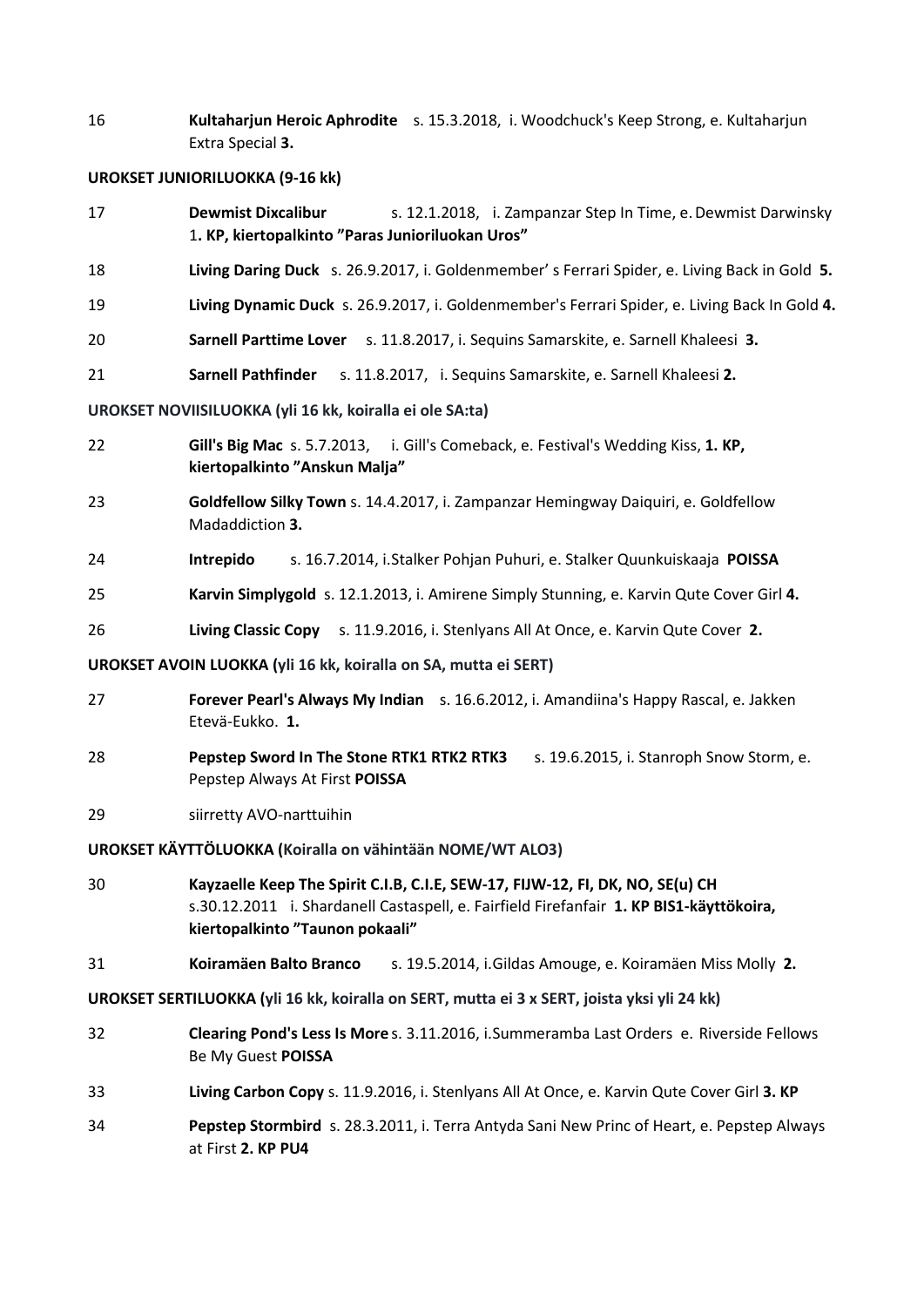- 35 **Ronsana's Dancing With Ice Man RTK1** s. 2.12.2016 i. Clearing Pond's Ice Man, e. Ramchaine Dancing Queen **1. KP PU2, kiertopalkinto "Paddyn muistopokaali"**
- 36 **Sarnell Opera Roadshow** s. 3.9.2016 i. Sarnell Up And Coming, e. Sarnell East Celebration **4.**

### **UROKSET VALIOLUOKKA (koira on MVA tai koiralla on vähintään 3 x SERT, joista yksi yli 24 kk)**

- 37 **Clearing Pond`s James Dean** s. 28.8.2014 i. Clearing Pond`s David Beckham, e. Pepstep Sweet Storm **2. KP PU3**
- 38 **Clearing Pond's Knight Rider**s. 16.1.2015, i. Golden Tunes Rocky Man, e. Riverside Fellow's Be My Guest **5.**
- 39 **Dewmist Rain Of Miracles C.I.B C.I.E POHJ MVA FI MVA SE MVA(N) NO MVA EE MVA** s. 14.2.2012, i. Dewmist Lawrence Of Arabia, e. Dewmist Rainfall **4.**
- 40 **Häämörin Zorro FI, EE, LV, LT & BALT MVA** s. 28.3.2011, i. Häämörin Kultakuume, e. Häämörin Ruiskaunokki **3. KP PU5**
- 41 **Joystep's Design By Iceman FI MVA RTK2** s. 2.4.2016, i. Clearing Pond's Ice Man e. Joystep's Summer Of Love **1. KP PU1 BIS2, kiertopalkinto "Kalevan malja"**

#### **UROKSET VETERAANILUOKKA (yli 8 v)**

- 42 **Clearing Pond's Flying High FI EE LV LT BALT BY RU MVA EE JMVA EE LV VMA EE JV-10 HeVW-17 TK1 TK2 TK3 RTK1 RTK2 RTK3 RTK4 BH** s. 27.3.2009, i. Daily Rays Midnight Prince, e. Greenhill's Stardust **2. KP**
- 43 **Dewmist Monopolizer** s. 18.6.2010, i. Ashbury Angel Heart, e. Dewmist Star Of Africa **5.**
- 44 **Goldencoat Breathtaking FI TVA C.I.B C.I.E FI & EST & LT & LV & BALT MVA LTW-11 TK1 TK2** s. 21.4.2008, i.Dasty Love Letters, e. Mäkiharjun True Magic **1. KP BIS1-veteraani, kiertopalkinto "Lyylin Malja"**
- 45 **Joystep's Unique Minstrel C.I.E, SE (u)MVA, Balt MVA, LV VMVA, FI JW-08, SEW-13, SE VW-16** s. 25.9.2007, i. Fairfield Fireminstrel, e. Joystep's May Flower **3. KP**
- 46 **Sarnell Up and Coming** s. 25.6.2008, i. Royal Salute du Pays de Boheme, e. Sarnell Only for Fun **4.**

47 **Vutukan Best Chance** s. 7.5.2008, i. Bitterblue Khaos, e. Mehtäpellon Naattien Naatti **POISSA**

#### **NARTUT JUNIORILUOKKA (9-16 kk)**

| 48 | Cant Get Enough V.D. Beerse Hoeve s. 27.12.2017, i. Dutchtab V.D. Beerse Hoeve, e. Orange<br>World V.D. Beerse Hoeve 1. KP kiertopalkinto "Jeminan Malja" |                                                                     |
|----|-----------------------------------------------------------------------------------------------------------------------------------------------------------|---------------------------------------------------------------------|
| 49 | <b>Sarnell Palindrome</b>                                                                                                                                 | s. 11.8.2017, i. Sequins Samarskite, e. Sarnell Khaleesi 4.         |
| 50 | <b>Sarnell Pretty Awesome</b>                                                                                                                             | s. 11.8.2017, i. Sequins Samarskite, e. Sarnell Khaleesi 5.         |
| 51 | <b>Sarnell Return to Sender</b>                                                                                                                           | s. 5.11.2017, i. Sarnell You'll Name It, e. Sarnell All Fours 2. KP |
| 52 | <b>Tuulipellon Morsian</b>                                                                                                                                | s. 19.11.2017, i. Goldencoat Full Force, e. Misstep's Knockout 3.   |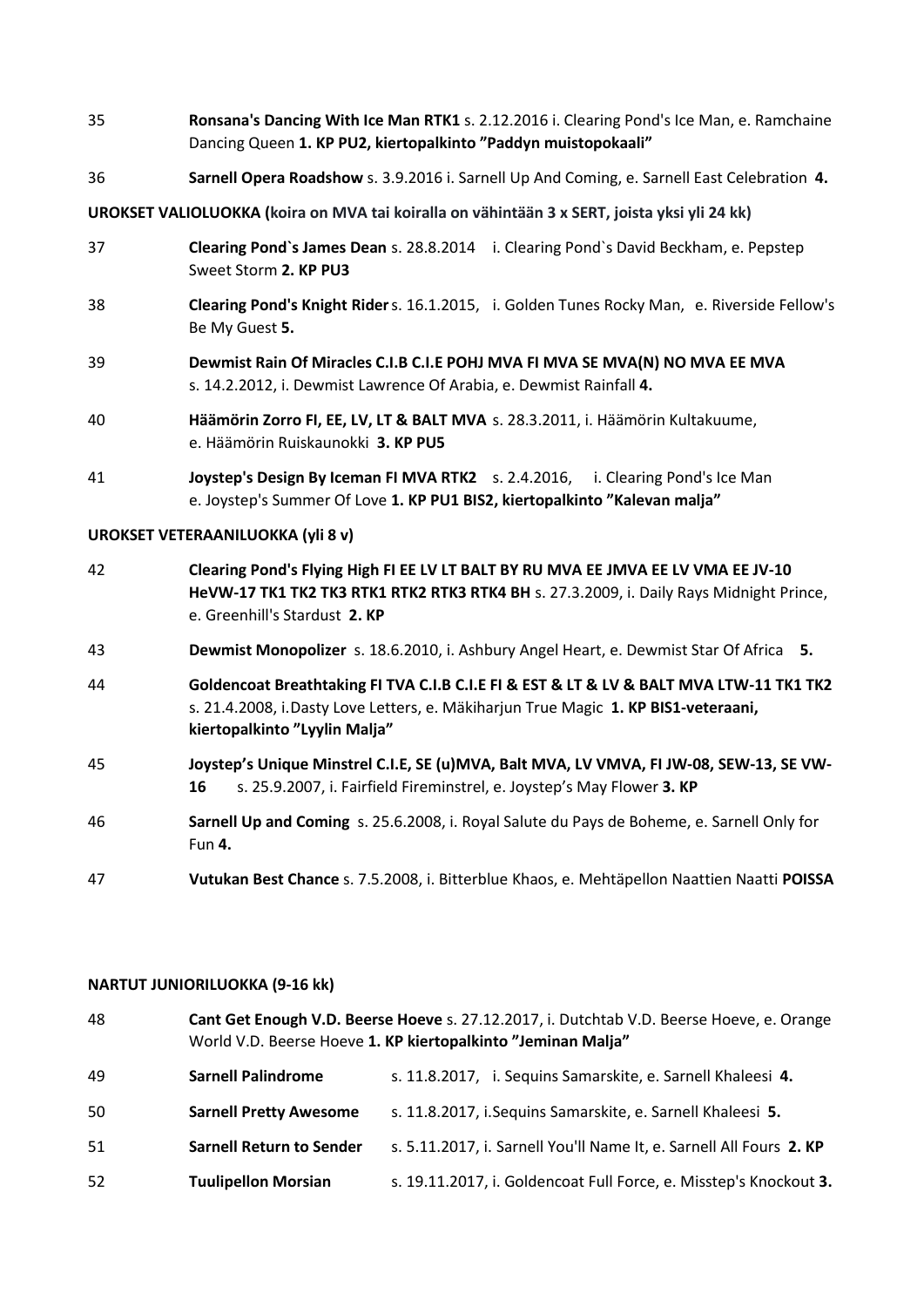## **NARTUT NOVIISILUOKKA (yli 16 kk, koiralla ei ole SA:ta)**

| 53                                                             | Forever Pearl's Always My Miracle s. 16.6.2012, i. Amandiina's Happy Rascal, e. Jakken Etevä<br>Eukko                                                                        |  |  |  |
|----------------------------------------------------------------|------------------------------------------------------------------------------------------------------------------------------------------------------------------------------|--|--|--|
| 54                                                             | Karvin Charming Game s. 22.5.2015, i. Kerrien Game For A Laugh, e. Karvin Anna's Aniston<br><b>POISSA</b>                                                                    |  |  |  |
| 55                                                             | Kultaharjun Galactic Amethyst s. 23.6.2016, i. Woodchuck's Keep Strong, e. Kultaharjun<br><b>Extra Special</b>                                                               |  |  |  |
| 56                                                             | <b>Living Cute Copy</b><br>s. 11.9.2016, i. Stenlyans All At Once, e. Karvin Qute Cover Girl                                                                                 |  |  |  |
| 57                                                             | Salendan Amalia s. 18.8.2011, i. Golden Kosmos Benjamine. Kultakedon Xwenda 2.                                                                                               |  |  |  |
| 58                                                             | Sarnell In Rainbow Colours s. 7.1.2015, i. Milbu Snow-Slide, e. Sarnell Zoom On Me 4.                                                                                        |  |  |  |
| 59                                                             | Sarnell Jaunty Jill s. 27.2.2015, i. Sarnell Cut the Limits, e. Sarnell Dance and Dreams 5.                                                                                  |  |  |  |
| 60                                                             | Sarnell Morning Glory s. 5.1.2016, i. Sarnell Up and Coming, e. Sarnell Extra Edition 3.                                                                                     |  |  |  |
| 61                                                             | Tiitulan Tulisuudelma s. 16.3.2017, i. Greenhill's Kiss From The Prince, e. Goldwater Kiss Me<br>Slowly 1. Kiertopalkinto "Onnin malja"                                      |  |  |  |
| NARTUT AVOIN LUOKKA (yli 16 kk, koiralla on SA, mutta ei SERT) |                                                                                                                                                                              |  |  |  |
| 62                                                             | Clearing Pond's Jippikayjei s. 28.8.2014, i. Clearing Pond's David Beckham, e. Pepstep<br>Sweet Storm 1. KP PN1 BIS1. Kiertopalkinnot "Helan malja", "Wilman malja" ja taulu |  |  |  |
| 63                                                             | Häämörin Briljantti s. 1.4.2015, i. Goldfellow Aquasonic, e. Häämörin Yllätys 2.                                                                                             |  |  |  |
| 29                                                             | <b>Sarnell East Celebration</b><br>s. 12.8.2013, i. Gildas amouage, e. Sarnell Xtra Edition 3.                                                                               |  |  |  |
| NARTUT KÄYTTÖLUOKKA (Koiralla on vähintään NOME/WT ALO3)       |                                                                                                                                                                              |  |  |  |
| 64                                                             | Häämörin Yllätys<br>s. 28.2.2010, i. Trewater Macoy, e. Heathermead Melissa 1.                                                                                               |  |  |  |
| 65                                                             | Living Bitch Is Back TK1 s. 29.5.2015, i. Combine Steward Of The Line, e. Karvin Qute Cover<br>Girl 2.                                                                       |  |  |  |
| 66                                                             | Resound Irish Sea Amber s. 20.6.2011, i. Weljesten Elixir Au, e. Resound Crossanyrive<br><b>POISSA</b>                                                                       |  |  |  |
|                                                                | NARTUT SERTILUOKKA (yli 16 kk, koiralla on SERT, mutta ei 3 x SERT, joista yksi yli 24 kk)                                                                                   |  |  |  |
| 67                                                             | Creamy Whisper's Story Of Star s. 10.5.2015, i. Daily Rays Charming Star, e. Creamy<br>Whisper's My Turn To Dream POISSA                                                     |  |  |  |
| 68                                                             | <b>Joystep's Elegant Star EEJW-18</b><br>s. 20.3.2017, i. Daily Rays Charming Star<br>e. Sketching Fortune Cookie 1. KP PN2 kiertopalkinto "Ushin muistopokaali"             |  |  |  |
| 69                                                             | Made My Way Zsa Zsa Gabor<br>i. Bonet Bride last Miles<br>s. 8.2.2017<br>e. Made my Way Uo to Us<br>2. KP                                                                    |  |  |  |
| 70                                                             | Pepstep Set In Stone RTK1 RTK2<br>s. 28.12.2017, i. Stanroph Snow Storm<br>e. Pepstep Always At First 3.                                                                     |  |  |  |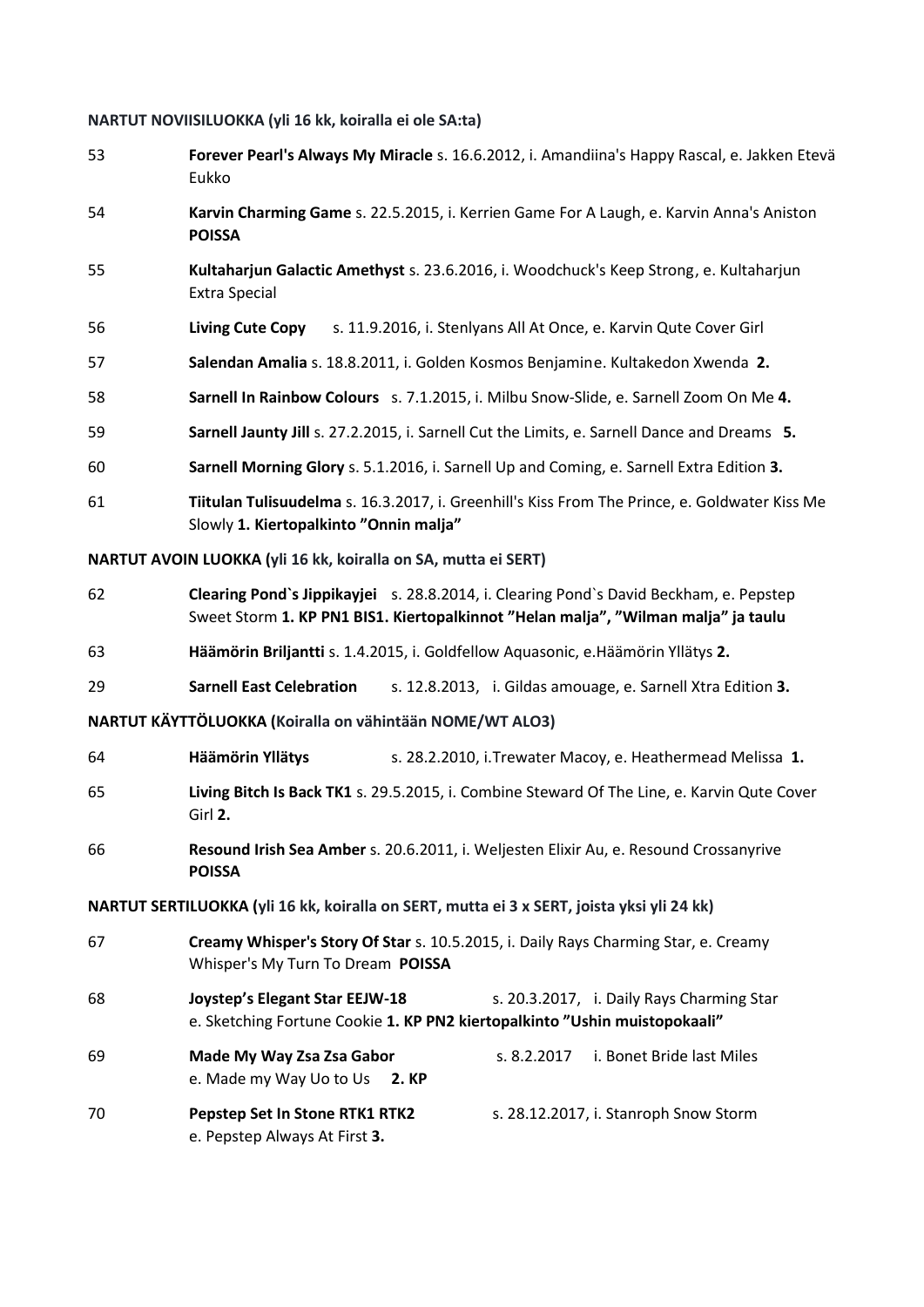71 **Sarnell Khaleesi** s. 17.6.2015, i. Sarnell Cut The Limits, e. Sarnell All Fours **4. Kiertopalkinto "Paras Pää -Rosson Malja"**

## **NARTUT VALIOLUOKKA (koira on MVA tai koiralla on vähintään 3 x SERT, joista yksi yli 24 kk)**

- 72 **Clearing Pond' s Key To Happiness FI MVA EE JMVA TK1** s. 16.1.2015 i. Golden Tunes Rocket Man e. Riverside Fellows Be My Guest **2. KP PN4**
- 73 **Häämörin Aamuvirkku** s. 6.2.2013 i. Thornywait McShay At Ritzilyn, e. Häämörin Ruiskaunokki **4. KP**
- 74 **Joystep's Crispy Cookie** s. 9.5.2015, i. Goldensmile Voice of My Heart, e. Sketching Fortune Cookie **3. KP PN5**
- 75 **Pepstep Party Crasher FI & EE & LV MVA HeJV-15 JV-15 NORD JV-15 TK1 RTK1** s. 23.1.2015, i. Linirgor Pied Piper at Meiepere, e. Pepstep Solar Storm **1. KP PN3**
- 76 **Pepstep Stella Sirius C.I.B FI & EE & LT MVA TK1 RTK1 RTK2 RTK3** s. 21.3.2013, i. Ritzilyn Rick O'Shay, e. Pepstep Always At First **5. KP**

## **NARTUT VETERAANILUOKKA (yli 8 v)**

| 77 | Karvin Anna's Aniston FI MVA s. 22.12.2007, i. Lovehayne Wallace, e. Karvin Zilviana POISSA                                                                                         |  |
|----|-------------------------------------------------------------------------------------------------------------------------------------------------------------------------------------|--|
| 78 | <b>Karvin Cool Copy FI MVA</b><br>s. 13.6.2008 i. Pauclare Phylanderer, e. Joystep's Qute Copy 4.                                                                                   |  |
| 79 | Karvin Qute Cover Girl FI MVA TK1 s. 2.12.2009,i. Karvin Outlander, e.Joystep's Qute Copy 3.                                                                                        |  |
| 80 | Mäkiharjun Nice Surprise s. 3.2.2010, i.<br>Zenana's Uriah Power, e. Chaffinch Ingrid<br>Bergman <b>POISSA</b>                                                                      |  |
| 81 | Pepstep Always At First C.I.B C.I.E FI & EE & SE(n) MVA EE&LV VMVA SEV-13 BALT, He & FI<br>VV-16 BALTVV-18 TK1 5. 27.9.2008, i. Dewmist Silkventure, e. Greenhill's Feng Shui 2. KP |  |
| 82 | Rushes Gunman's Joy FI MVA s. 12.8.2008 i. Combine Hennessy, e. Rushes Cool Honey<br><b>POISSA</b>                                                                                  |  |
| 83 | Sarnell Simply Fun s. 3.7.2006 i. Solstrimmans Ztargleam, e. Sarnell Only for Fun 5.                                                                                                |  |
| 84 | <b>Sketching Fortune Cookie EEVW-18</b><br>s. 25.3.2009, i. Fairfield Fireminstrel, e. Joystep's                                                                                    |  |

## **JÄLKELÄISLUOKKA (saman uroksen/nartun 4 jälkeläistä)**

71 **Sarnell Khaleesi** s. 17.6.2015, i. Sarnell Cut The Limits, e. Sarnell All Fours **2. KP**

May Flower **1. KP BIS2-veteraani, kiertopalkinto Denniksen KP**

- 79 **Karvin Qute Cover Girl FI MVA TK1** s. 2.12.2009, i. Karvin Outlander, e. Joystep's Qute Copy **1. KP BIS1-jälkeläisluokka**
- 81 **Pepstep Always At First C.I.B C.I.E FI & EE & SE(n) MVA EE & LV VMVA SEV-13 BALTVV-16 HeVW-16 VV-16 BALTVV-18 TK1** s. 27.9.2008, i. Dewmist Silkventure, e. Greenhill's Feng Shui **EI ESITETTY**